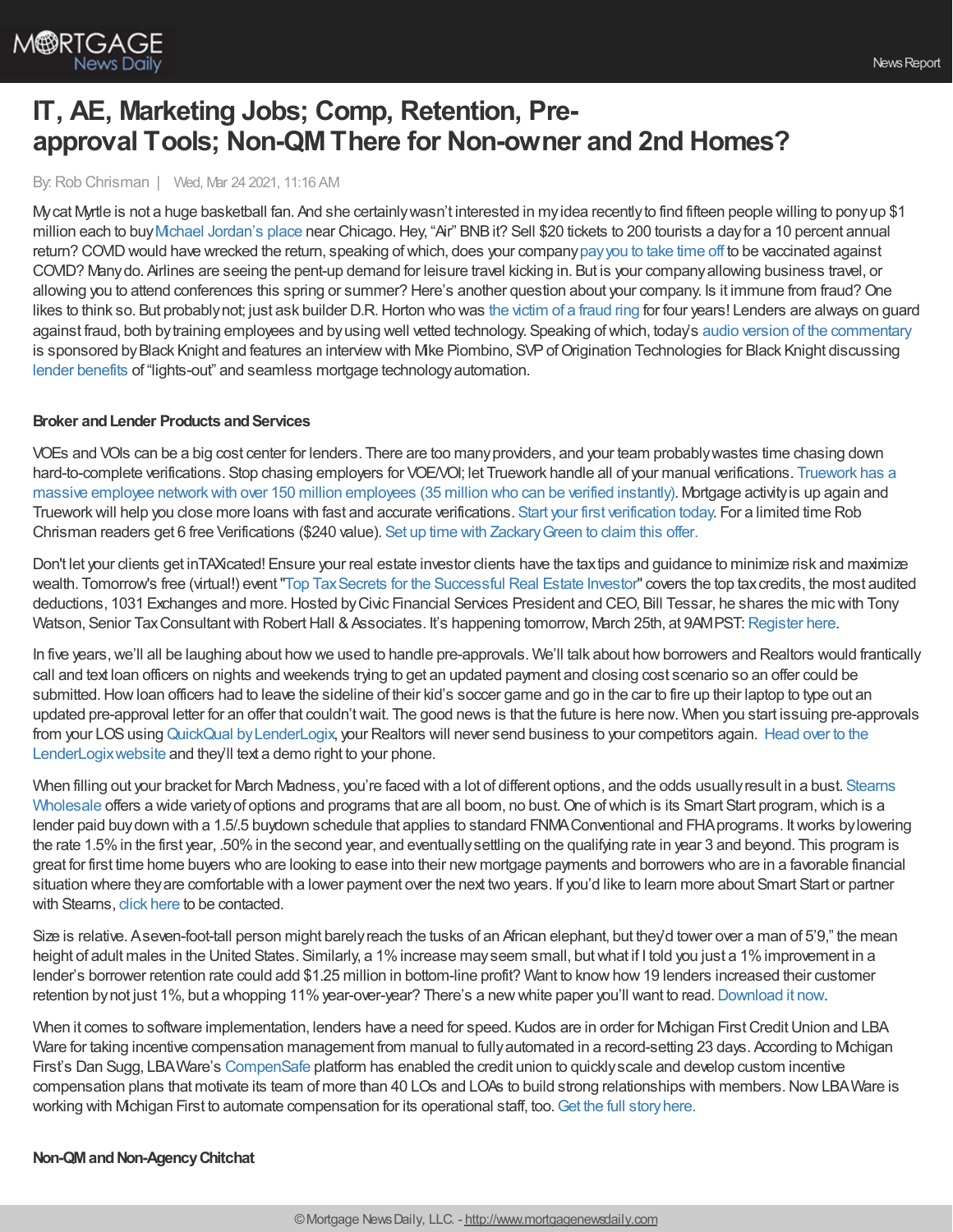

Someone will always buy an asset at some price, right? How about a 50 percent LTV non-owner loan? On April 1, the GSEs (think Fannie Mae) will limit the acquisition of single-familymortgage loans secured bysecond homes and investment properties to 7%of their volume. Is this the moment that non-QMlenders and investors have been waiting for?

Remember that recently the CFPB formally proposed a rulemaking that would delay mandatory compliance of the revised rule to Oct '22. Adoption of the new rule impacts both lenders and the owners of residential mortgage-backed securities. Moody's Senior VP Yehudah Forster wrote, "Although the CFPB is seeking to extend the mandatory compliance date of the new QMrule to October 2022, lenders are nowable to use the newrule on optional basis. If adopted, lenders could qualifymore types of loans as QM, including loans that are riskier than those allowed under currentQMrules. Itwill also ultimatelyresult in a non-QMmarketwith loans of lower credit quality, since most of today's higher qualitynon-QMloans would qualifyas QMunder the newrule, making future non-QMmore synonymous with non-prime."

Hanover Bank, located in Mineola, New York is a "balance sheet" Non-QMIender looking to add a few broker relationships in the New York metro area. If you are a broker looking for a local outlet and need to expand your product line, contactChris Blake for further details.

"Verus comes in where theGSEs leave off. [Verus](https://verusmc.com/our-programs/) has a newloan program that allows originators to either originate loans secured by second homes and investment properties using one of the flexible and affordable existing Verus Non-QMprograms, or originate with Verus' new Agency Eligible – AUS program. The Verus Agency Eligible – AUS program allows our Sellers to continue to originate/approve loan requests for second homes or investment properties using the Agencies' automated underwriting tools: Fannie Mae – Desktop Underwriter (DU) or Freddie Mac – Loan Product Advisor (LPA). No new process/product required. Use existing warehouse lines. Standard loan limits and high-cost limits eligible. Credit/Income/Reserves from AUS findings report eligible. Register/Lock loans with Verus in LMS.

Sprout [Mortgage](https://www.sproutwholesale.com/about-us) announced a further effort to make its Premier Jumbo Full Doc program the simplest prime jumbo program in the mortgage industry. "Starting March 18 and available for jumbo residential applications loans begun anytime in March, Sprout's new Automated Underwriting System Express (AUSExpress) feature will provide a streamlined employment and income documentation approach for its Premier Jumbo Full Doc Program. AUS Express eliminates tedious and unnecessary Appendix "Q" documentation. This means that for Desktop Underwriter (DU) recommendations marked "Approved/Ineligible" because of a loan amount exceeding agency limits, the new Sprout AUS Express can approve the financing with employment and income documentation that follows established guidelines from the Federal National Mortgage Association ("Fannie Mae"), along with Sprout's LTV, reserve and appraisal requirements."

Sprout's loan programs are accessible through many widely used mortgage product and pricing engines including Optimal Blue, Loan Sifter, EPPS LoanNEX and Mortech. Full details are [available](https://www.sproutmortgage.com/) to mortgage professionals through the Sprout Client Portal, while Sprout's easy-to-use iQualifi app provides scenario eligibility and pricing. Contact Regional Manager Tom Conklin if you have any questions.

Non-QMIender, [Deephaven](https://deephavenmortgage.com/), has launched a progressive portfolio of new products with highly favorable LTV (loan-to-value ratio) and FICO® combinations. Write if you have questions about the latest products, which have a ready secondary market of Deephaven investors, to brokerinfo@deephavenmortgage.com.

Finance of America Commercial is offering a no-application fee, no-entity review fee, and no-valuation fee on eligible Standard Fix & Flip, Bridge, and Single [Rental](https://www.foacommercial.com/) loans. Write if you have questions: facoinfo@financeofamerica.com.

Wholesaler Land Home Financial Services "loves" [Jumbo](https://go.lhfs.com/webmail/74122/589604374/698a6701df071644bb9b42187f665203c913a4a03c0cfb3e245b16942a26196f) loans and is offering a newprogram to prove it.

Ad [Mortgage](https://admortgage.com/our-programs/) is offering Super Prime, Prime and DSCR products in New York. Super Prime rates have been reduced by up to 0.125%, DSCR rates have been reduced by up to 0.375%.

Acra Lending (ex-Citadel) New Non-QMPrograms including 3 Month Bank Statements. For Complete Details - call 888-800-7661 or click here.

Angel Oak Mortgage [Solutions](https://angeloakms.com/program/bank-statement-mortgage-program/) offers 12- &24-Month Bank Statement Loan Programs with 90%LTV, \$150,000 to \$3,000,000. Angel Oak is offering a [webinar](https://www.bigmarker.com/KeyMediaWebinars/Why-So-Many-Originators-Are-Becoming-Non-QM-Experts?) on non-QMloans today.

Quontic [Wholesale](https://quonticwholesale.com/) offers Lite Doc and No Ratio programs. (Recall that[Quontic](https://www.quonticbank.com/), the adaptive digital bank, hired Craig Schimelman as VP, National Wholesale Sales Manager to lead the wholesale mortgage division to growthe Non-QMmarket, as well as Christine Houck, Regional Manager.)

Carrington [Wholesale](https://www.carringtonwholesale.com/loan-products/) has Non-QMproducts: Click Here to Price a [Non-QMLoan](https://carringtonwholesale.pricerone.com/v2/).

LoanStream Wholesale updated its [non-QMproduct](https://loanstreamwholesale.com/non-conforming-wholesale-loan-programs/) matrices.

The Mortgage Bankers Association of Florida is presenting a [Non-QM/Non-AgencyOverviewwebinar](https://register.gotowebinar.com/register/5177130077167083280) on April 15th.

Submit your listing byApril 2 for Mortgage Banker Magazine's annual [Non-QMShowcase](https://ambiz.wufoo.com/forms/mortgage-banker-2021-nonqm-showcase/) to help thousands of bankers find the right